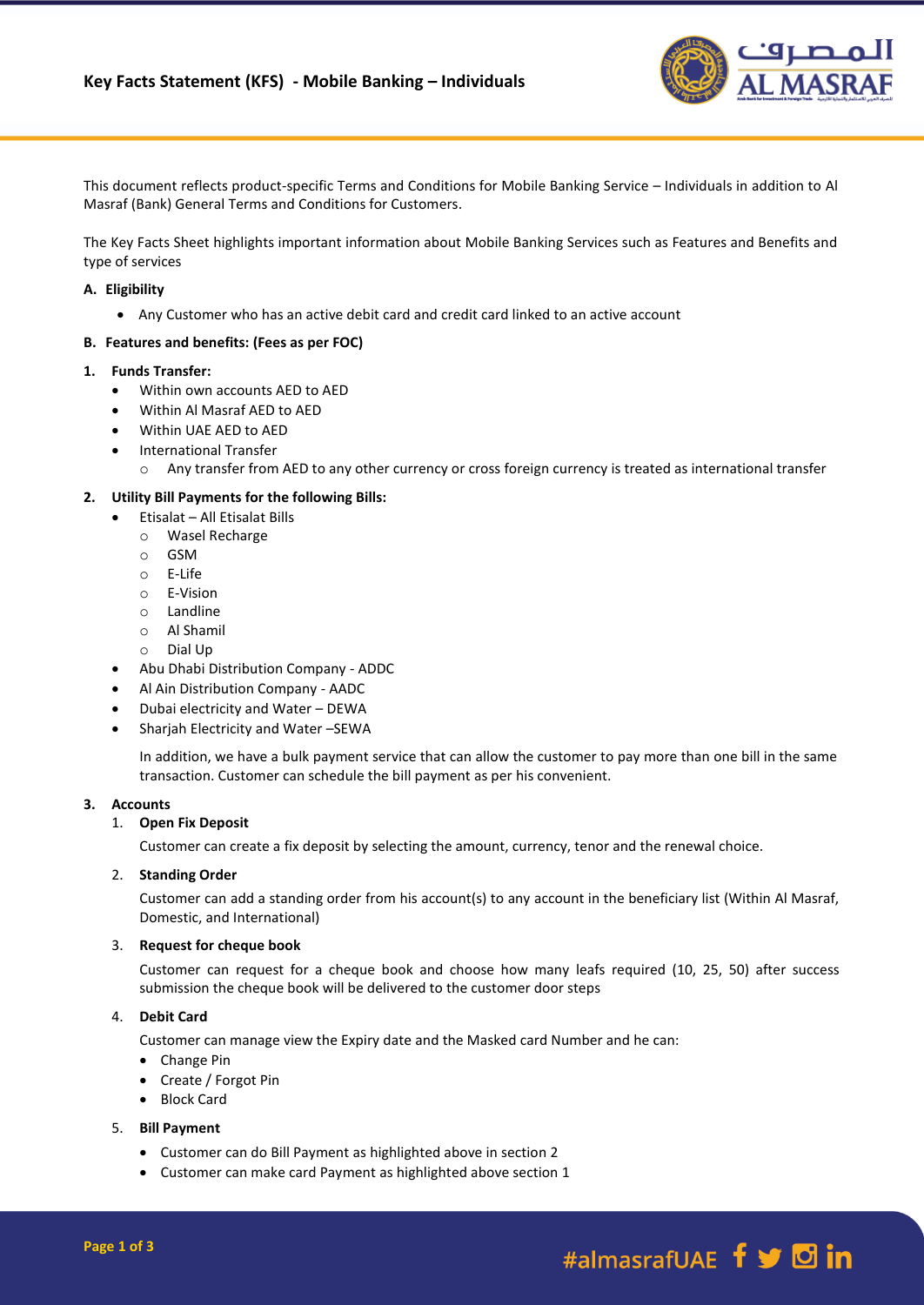

- Customer can make fund transfer as highlighted above section 1
- Customer can check the statement of account and he can search between dates and between amounts

## **4. Fixed Deposit(s)**

After creating, the fixed deposit customer can view the list of fixed deposits that he has with the bank and the below information of each Deposit:

- The Interest rate (P.A)
- The tenure
- Start date and maturity date

#### **5. Credit Cards**

#### 1. **Credit Cards payment**

## **Customer can pay the following credit cards thru Online Banking:**

- Own Credit Cards with Al Masraf
- Al Masraf Credit Cards
- Non Al Masraf Credit Cards

## 2. **Cards activation and blocking**

Customer can activate and block the card instantly from the Mobile application

## 3. **Cards PIN Change**

Customer can change the secure pin of his cards instantly from the Mobile application

## 4. **Cash advance on Credit Cards**

Customer can apply for a cash advance from the credit card from the Mobile application.

#### 5. **Credit Card Statement**

Customer can view the credit cards statement

#### **6. Loans:**

#### 1. **After booking the loan customer can view:**

- a. The outstanding loan amount
- b. The loan principle
- c. The tenure in months
- d. The start date of the loan
- e. Maturity date
- f. Installment amount
- g. Next payment date

#### **7. Beneficiary Management.**

Customer can manage his beneficiary by adding, removing and deleting beneficiary. Beneficiary will be from utility bills, local transfer within Al Masraf and Domestic within UAE and international transfer.

#### **8. Change Password**

Customer can change the access password to Mobile banking and Online Banking by inputting the old password and the new password

## **9. My Profile**

Customer will be able to know the personal information available in the bank like Mobile, Phone, email and address

#### **10. Services:**

# 1. **Device Management:**

Customer can deactivate the access of other registered devices

## 2. **Cheque Image:**

Customer will be able to view the cheque(s) image(s)